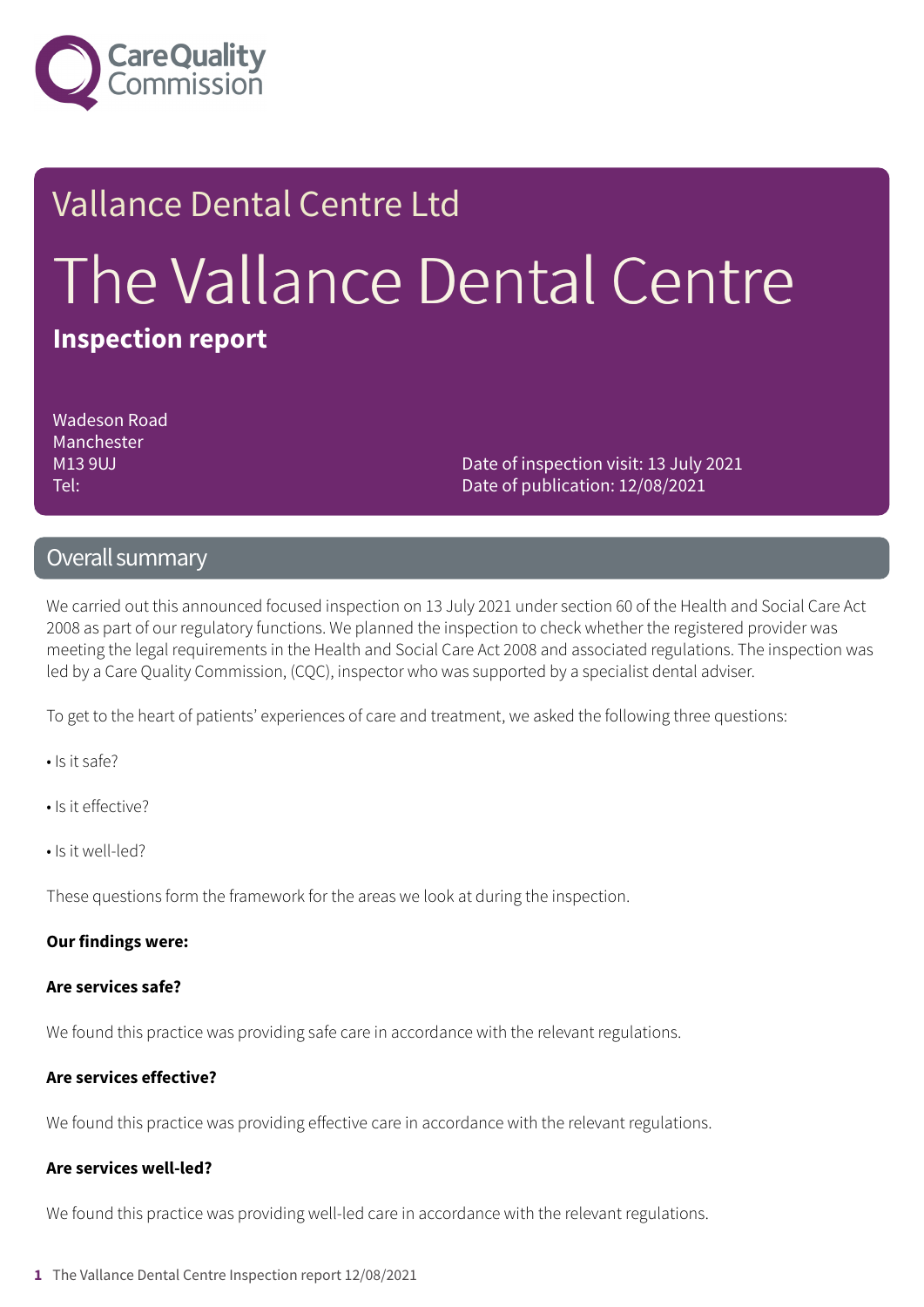## Summary of findings

### **Background**

The Vallance Dental Centre is in Manchester and provides NHS and private dental care and treatment for adults and children.

The practice is located on the first floor of a large health centre. There is level access to the premises and lifts for people who use wheelchairs and those with pushchairs. Car parking spaces, including dedicated parking for people with disabilities, are available near the practice. The practice is a foundation training practice. New graduates work in approved practices and are employed as foundation dentists and dental hygiene therapists by General Dental Practitioners who are selected and appointed as educational supervisors.

The dental team includes nine dentists (including a dentist with special interests in implants, an endodontist and two foundation dentists), nine dental nurses (two of whom are trainees), a foundation dental hygiene therapist, an operations manager and two receptionists. The practice has five treatment rooms.

The practice is owned by a company and as a condition of registration must have a person registered with the CQC as the registered manager. Registered managers have legal responsibility for meeting the requirements in the Health and Social Care Act 2008 and associated regulations about how the practice is run. The registered manager at The Vallance Dental Centre is the operations manager.

During the inspection we spoke with three dentists including a foundation dentist, three dental nurses, the foundation dental hygiene therapist and the operations manager. We looked at practice policies and procedures and other records about how the service is managed.

The practice is open:

Mon, Tues, Thurs 8.35am – 8.00pm

Wed & Fri 8.35am – 5.30pm

### **Our key findings were:**

- The practice appeared to be visibly clean, tidy and well-maintained.
- The provider had infection control procedures which reflected published guidance.
- Staff knew how to deal with emergencies. Appropriate medicines and life-saving equipment were available.
- The provider had systems to help them identify and manage risk to patients and staff.
- The provider had safeguarding processes and staff knew their responsibilities for safeguarding vulnerable adults and children.
- The provider had staff recruitment procedures which reflected current legislation.
- The clinical staff provided patients' care and treatment in line with current guidelines.
- Staff treated patients with dignity and respect and took care to protect their privacy and personal information.
- Staff provided preventive care and supported patients to ensure better oral health.
- The provider had effective leadership and a culture of continuous improvement.
- Staff felt involved and supported and worked as a team.
- The provider asked staff and patients for feedback about the services they provided.

### **There were areas where the provider could make improvements. They should:**

**2** The Vallance Dental Centre Inspection report 12/08/2021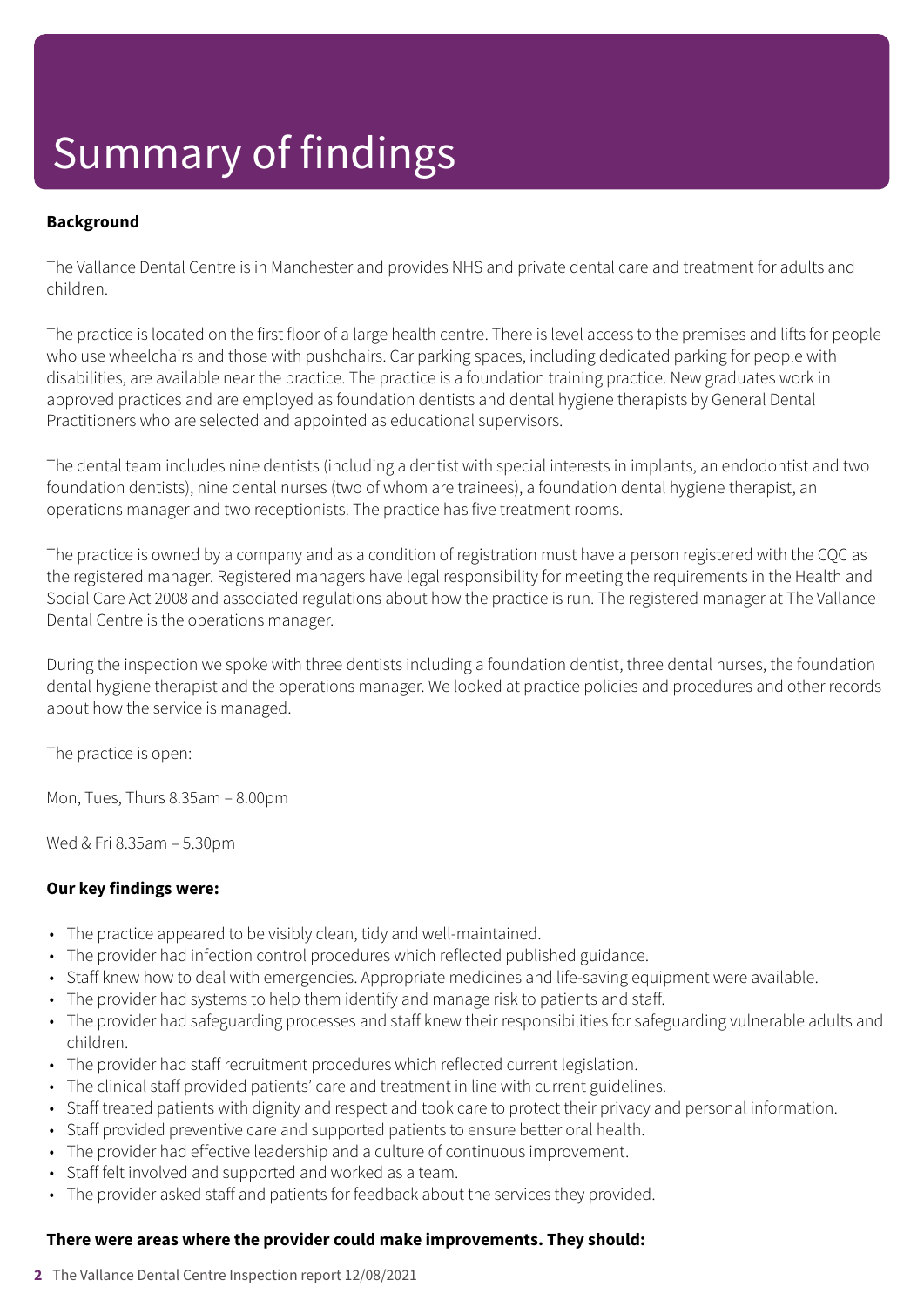## Summary of findings

• Take action to ensure that where the immunity of clinical staff against vaccine preventable infectious diseases is unknown, a risk assessment is documented.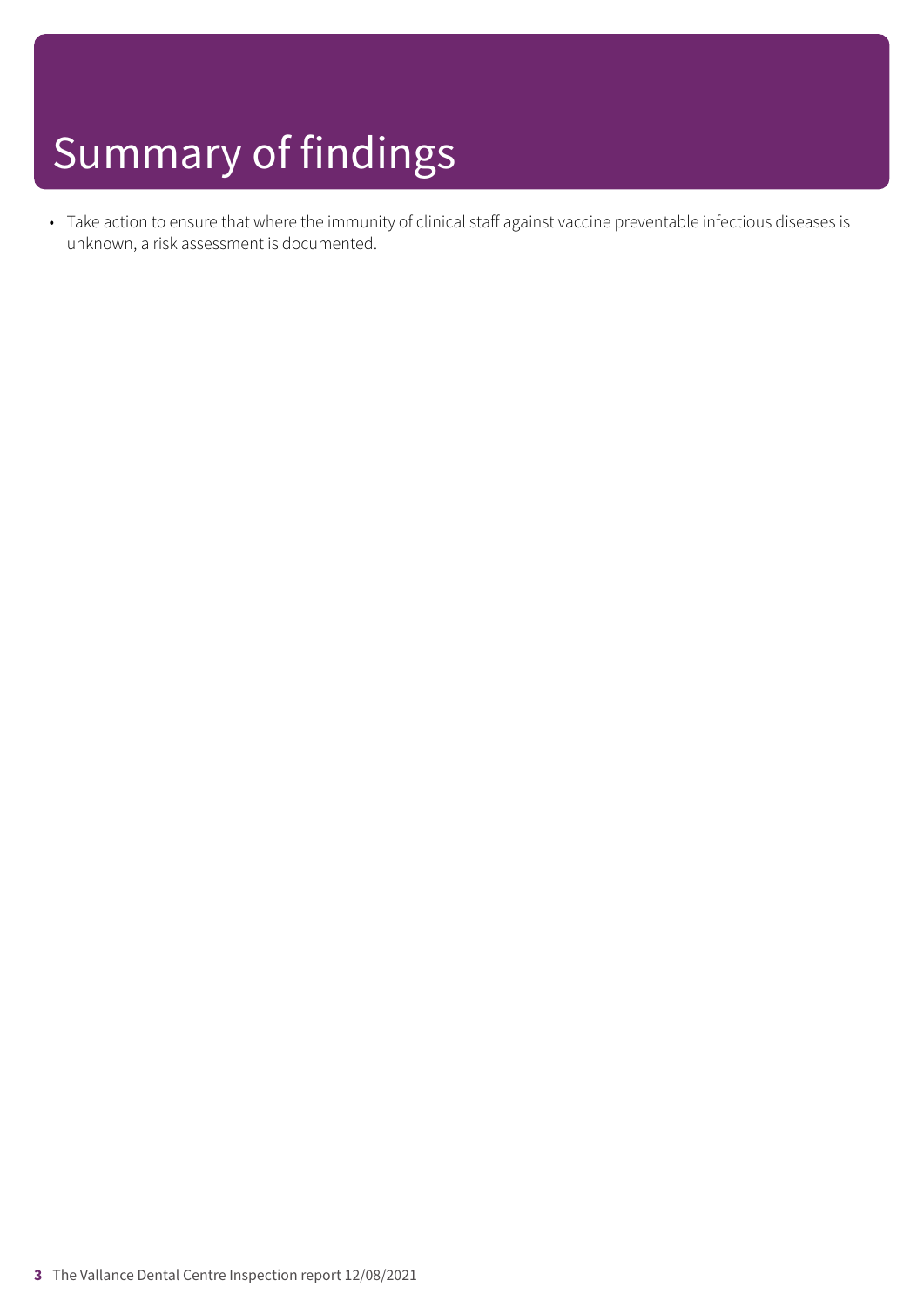# Summary of findings

### The five questions we ask about services and what we found

We asked the following question(s).

| Are services safe?      | No action $\sqrt{}$ |  |
|-------------------------|---------------------|--|
| Are services effective? | No action $\sqrt{}$ |  |
| Are services well-led?  | No action $\sqrt{}$ |  |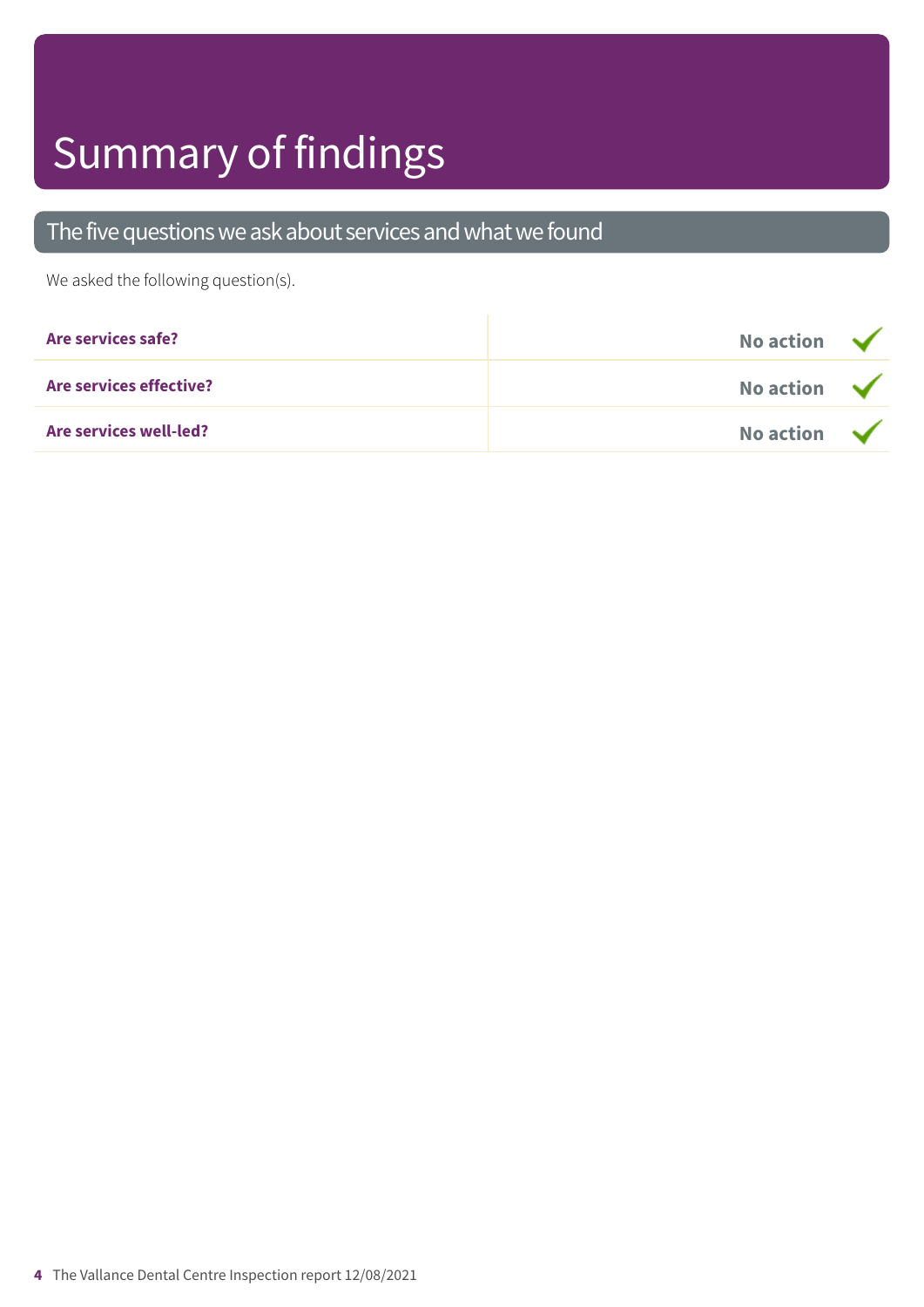### Are services safe?

### **Our findings**

We found this practice was providing safe care in accordance with the relevant regulations.

### **Safety systems and processes, including staff recruitment, equipment and premises and radiography (X-rays)**

Staff had clear systems to keep patients safe.

Staff knew their responsibilities if they had concerns about the safety of children, young people and adults who were vulnerable due to their circumstances. The provider had safeguarding policies and procedures to provide staff with information about identifying, reporting and dealing with suspected abuse. We saw evidence that staff had received safeguarding training. Staff knew about the signs and symptoms of abuse and neglect and how to report concerns, including notification to the CQC.

The provider had a system to highlight vulnerable patients and patients who required other support such as with mobility or communication, within dental care records. For example, the provider used a national toolkit to support the safeguarding of children and young people who are not brought to appointments. They had systems to liaise with local schools through participation in the Greater Manchester 'Buddy Practice Scheme' to identify vulnerable children and give appropriate oral health advice to parents/carers as early as possible.

The practice participated in a domestic violence and abuse pilot study. Staff received training, referral pathways were established and information was provided for patients to self-refer.

The provider had an infection prevention and control policy and procedures. They followed guidance in The Health Technical Memorandum 01-05: Decontamination in primary care dental practices, (HTM 01-05), published by the Department of Health and Social Care. Staff completed infection prevention and control training and received updates as required.

The provider had arrangements for transporting, cleaning, checking, sterilising and storing instruments in line with HTM 01-05. The records showed equipment used by staff for cleaning and sterilising instruments was validated, maintained and used in line with the manufacturers' guidance. The provider had suitable numbers of dental instruments available for the clinical staff and measures were in place to ensure they were decontaminated and sterilised appropriately.

The staff had systems in place to ensure that patient-specific dental appliances were disinfected prior to being sent to a dental laboratory and before treatment was completed.

We saw staff had procedures to reduce the possibility of Legionella or other bacteria developing in the dental unit waterlines. A building Legionella risk assessment was in place, monthly water temperature testing was the responsibility of the building owner and the dental staff did not have access to these records to ensure water temperature management was maintained. The operations manager confirmed they would obtain this from the building user group.

Environmental cleaning was the responsibility of the building owner, staff at the practice were responsible for the cleanliness of clinical areas and could report any issues. We saw effective cleaning schedules and checklists to ensure the practice was kept clean. When we inspected we saw the practice was visibly clean and tidy.

The provider had policies and procedures in place to ensure clinical waste was segregated and stored appropriately in line with guidance.

The infection control lead carried out infection prevention and control audits twice a year. The latest audit showed the practice was meeting the required standards.

The provider had a whistleblowing policy. Staff felt confident they could raise concerns without fear of recrimination.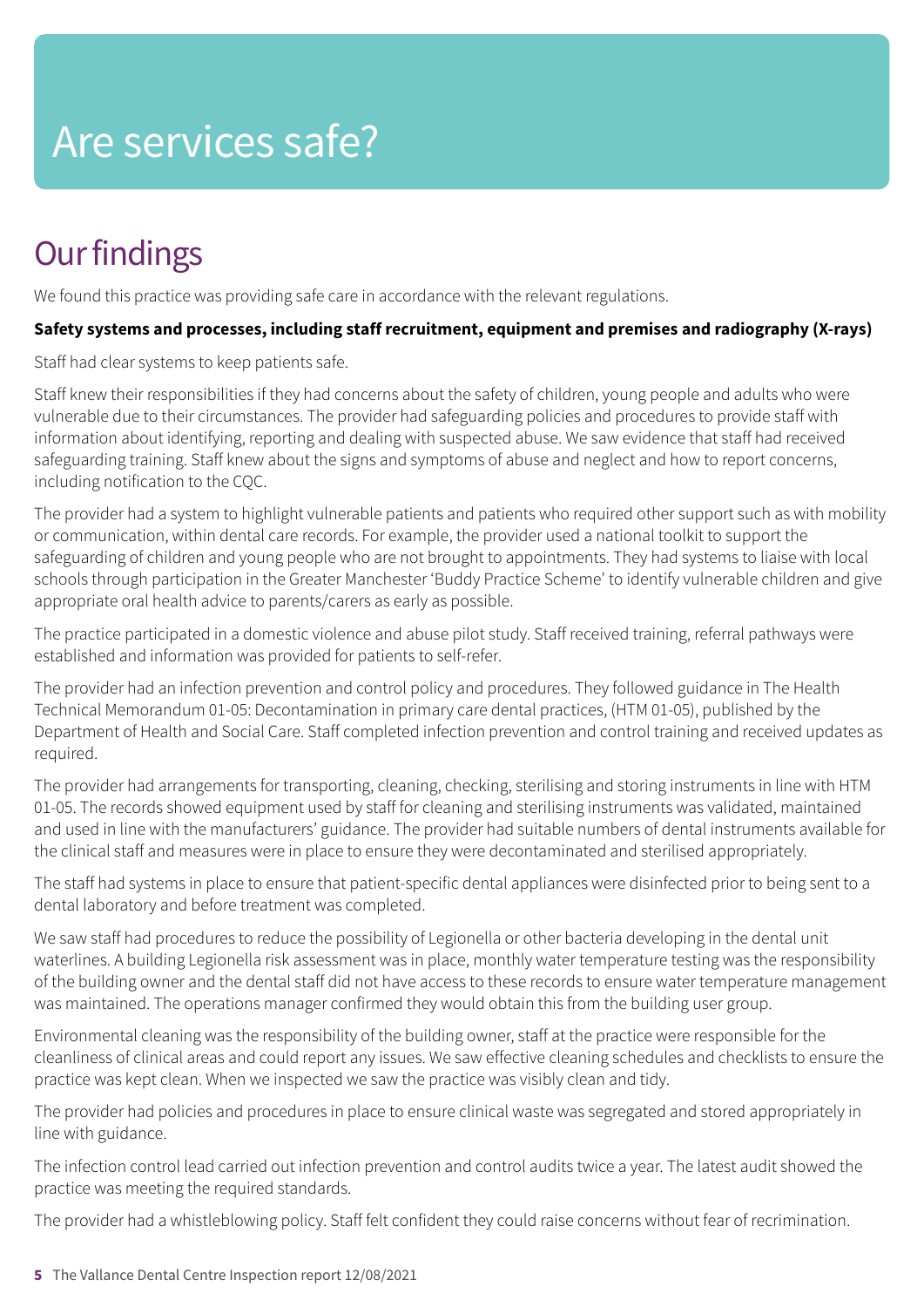### Are services safe?

The dentists used dental dam in line with guidance from the British Endodontic Society when providing root canal treatment. In instances where dental dam was not used, such as for example refusal by the patient, and where other methods were used to protect the airway, we saw this was documented in the dental care record and a risk assessment completed.

The provider had a recruitment policy and procedure to help them employ suitable staff and had checks in place for agency and locum staff. These reflected the relevant legislation. We looked at three staff recruitment records. These showed the provider followed their recruitment procedure.

We observed that clinical staff were qualified and registered with the General Dental Council and had professional indemnity cover.

A building management contractor was responsible for ensuring that facilities and equipment were safe, and that equipment was maintained according to manufacturers' instructions, including electrical and gas appliances. The provider attended building user group meetings to ensure the safety and suitability of the premises and equipment. Staff were clear on how to report any faults or concerns.

A building fire risk assessment was carried out in line with the legal requirements and the practice's own trained fire marshals carried out additional fire safety assessments of the practice's arrangements. We saw there were fire extinguishers and fire detection systems throughout the building and fire exits were kept clear. Staff at the practice participated in fire drills and evacuation procedures; and maintained a logbook of their fire safety checks.

The practice had arrangements to ensure the safety of the X-ray equipment and we saw the required radiation protection information was available.

We saw evidence the dentists justified, graded and reported on the radiographs they took. The provider carried out radiography audits following current guidance and legislation.

Clinical staff completed continuing professional development in respect of dental radiography.

### **Risks to patients**

The provider had implemented systems to assess, monitor and manage risks to patient safety.

The practice's health and safety policies, procedures and risk assessments were reviewed regularly to help manage potential risk. The provider had current employer's liability insurance.

We looked at the practice's arrangements for safe dental care and treatment. The staff followed the relevant safety regulation when using needles and other sharp dental items. A sharps risk assessment had been undertaken and safer sharps systems were in use. There were clear processes for staff to report any sharps incidents and we saw evidence of where these had been followed and documented appropriately.

The provider had a system in place to ensure clinical staff had received appropriate vaccinations, including vaccination to protect them against the Hepatitis B virus, and that the effectiveness of the vaccination was checked. Immunity had yet to be confirmed for a clinical staff member and an individual risk assessment was not in place for this individual. The operations manager confirmed this would be addressed.

Staff had completed sepsis awareness training. Sepsis prompts for staff and patient information posters were displayed throughout the practice. This helped ensure staff triaged appointments effectively to manage patients who present with dental infection and where necessary refer patients for specialist care.

Staff knew how to respond to a medical emergency and had completed training in emergency resuscitation and basic life support every year.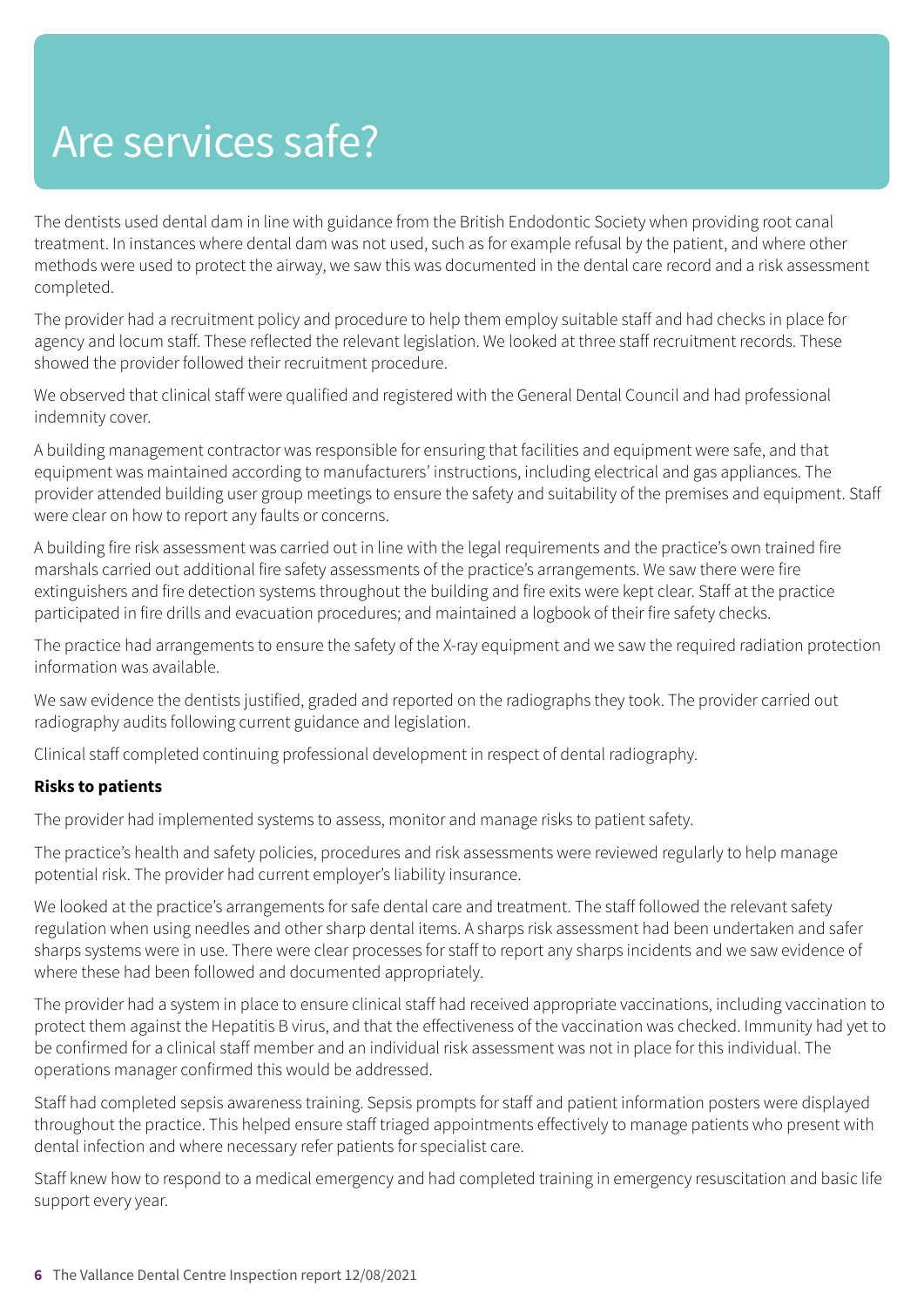### Are services safe?

Emergency equipment and medicines were available as described in recognised guidance. We found staff kept records of their checks of these to make sure they were available, within their expiry date, and in working order.

A dental nurse worked with the dentists and the dental hygiene therapist when they treated patients in line with General Dental Council Standards for the Dental Team.

The provider had detailed risk assessments to minimise the risk that can be caused from substances that are hazardous to health. We saw these were reviewed annually.

### **Information to deliver safe care and treatment**

Staff had the information they needed to deliver safe care and treatment to patients.

We discussed with the dentist how information to deliver safe care and treatment was handled and recorded. We looked at dental care records with clinicians to confirm our findings and observed that individual records were typed and managed in a way that kept patients safe. Dental care records we saw were complete, legible, were kept securely and complied with General Data Protection Regulation requirements.

The provider had systems for referring patients with suspected oral cancer under the national two-week wait arrangements. These arrangements were initiated by National Institute for Health and Care Excellence to help make sure patients were seen quickly by a specialist.

#### **Safe and appropriate use of medicines**

The provider had systems for appropriate and safe handling of medicines.

There was a stock control system of medicines which were held on site. This ensured that medicines did not pass their expiry date and enough medicines were available if required.

We saw staff stored and kept records of NHS prescriptions as described in current guidance.

The dentists were aware of current guidance with regards to prescribing medicines.

Antimicrobial prescribing audits were carried out annually. The most recent audit indicated the dentists were following current guidelines.

#### **Track record on safety, and lessons learned and improvements**

The provider had implemented systems for reviewing and investigating when things went wrong. There were comprehensive risk assessments in relation to safety issues. Staff monitored and reviewed incidents. This helped staff to understand risks which led to effective risk management systems in the practice as well as safety improvements.

Where there had been safety incidents, we saw these were investigated, documented and discussed with the rest of the dental practice team to prevent such occurrences happening again.

The provider had a system for receiving and acting on safety alerts. Staff learned from external safety events as well as patient and medicine safety alerts. We saw they were shared with the team and acted upon if required.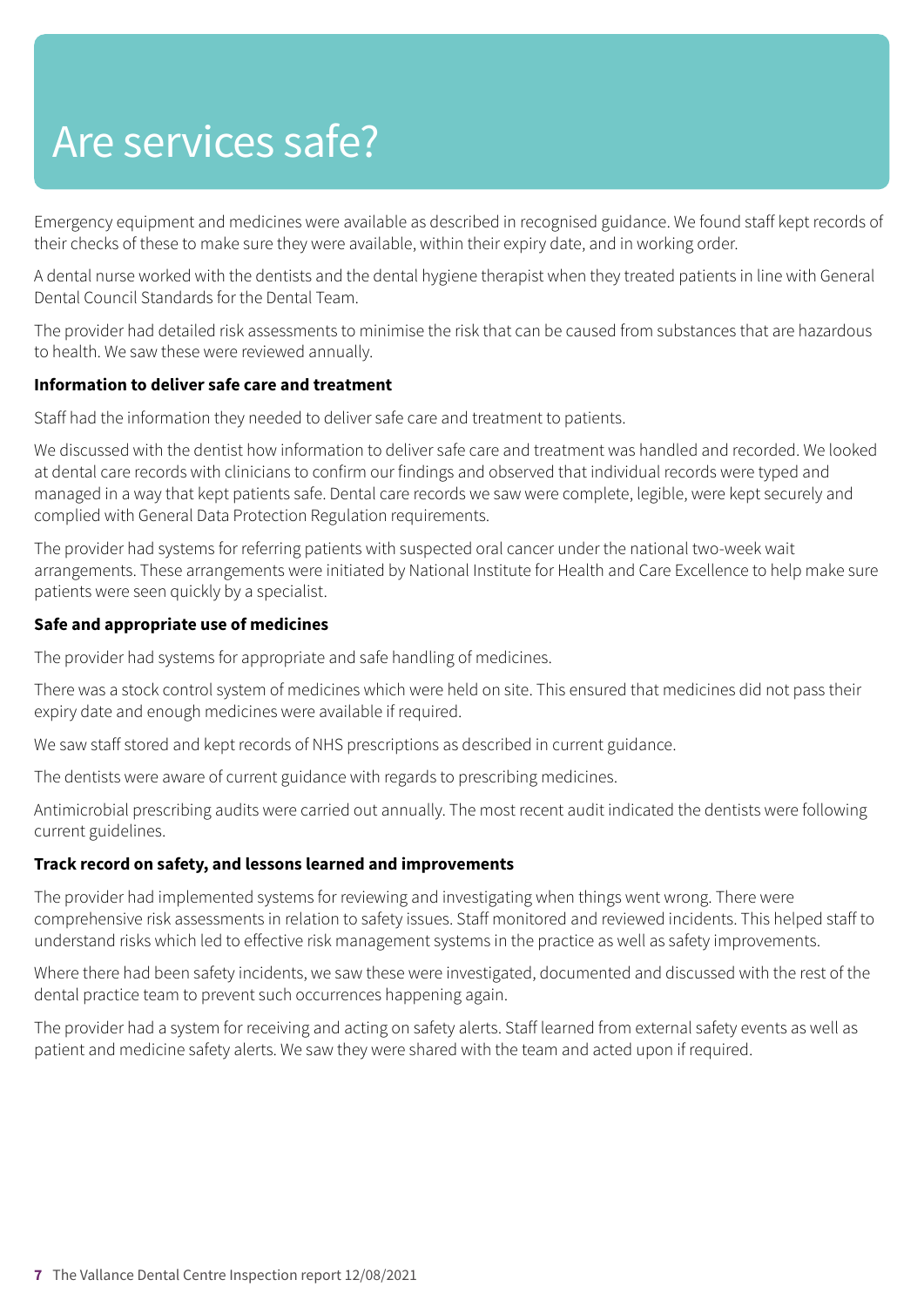### Are services effective?

(for example, treatment is effective)

### **Our findings**

We found this practice was providing effective care in accordance with the relevant regulations.

### **Effective needs assessment, care and treatment**

The practice had systems to keep dental professionals up to date with current evidence-based practice. We saw clinicians assessed patients' needs and delivered care and treatment in line with current legislation, standards and guidance supported by clear clinical pathways and protocols.

The practice offered dental implants. These were placed by a visiting clinician who had undergone appropriate post-graduate training in the provision of dental implants. We saw the provision of dental implants was in accordance with national guidance.

Staff had access to intraoral scanners and cameras to enhance the delivery of care. One of the dentists had an interest in endodontics, (root canal treatment). The dentist used a specialised operating microscope to assist in carrying out root canal treatment. The dentist also provided advice and guidance on endodontics to the other dentists in the practice.

### **Helping patients to live healthier lives**

The practice provided preventive care and supported patients to ensure better oral health in line with the Delivering Better Oral Health toolkit.

The dentists prescribed high concentration fluoride products if a patient's risk of tooth decay indicated this would help them.

The dentists and clinicians where applicable, discussed smoking, alcohol consumption and diet with patients during appointments. The practice had a selection of dental products for sale and provided leaflets to help patients with their oral health.

Staff were aware of and involved with national oral health campaigns and local schemes which supported patients to live healthier lives. For example, the Greater Manchester Healthy Living Dentistry project. This project is focused on improving the health and wellbeing of the local population by helping to reduce health inequalities. They directed patients to local stop smoking services schemes when appropriate.

The dentists and foundation dental hygiene therapist described to us the procedures they used to improve the outcomes for patients with gum disease. This involved providing patients with preventative advice, taking plaque and gum bleeding scores and recording detailed charts of the patient's gum condition.

Records showed patients with severe gum disease were recalled at more frequent intervals for review and to reinforce home care preventative advice.

### **Consent to care and treatment**

Staff obtained consent to care and treatment in line with legislation and guidance.

The practice team understood the importance of obtaining and recording patients' consent to treatment. The staff were aware of the need to obtain proof of legal guardianship or Power of Attorney for patients who lacked capacity or for children who are looked after. The dentists gave patients information about treatment options and the risks and benefits of these, so they could make informed decisions. We saw this documented in patients' records. Patients confirmed their dentist listened to them and gave them clear information about their treatment.

The practice's consent policy included information about the Mental Capacity Act 2005. The team had received training and implemented the Greater Manchester Dementia-friendly dentistry toolkit which provides guidance to dental practices

**8** The Vallance Dental Centre Inspection report 12/08/2021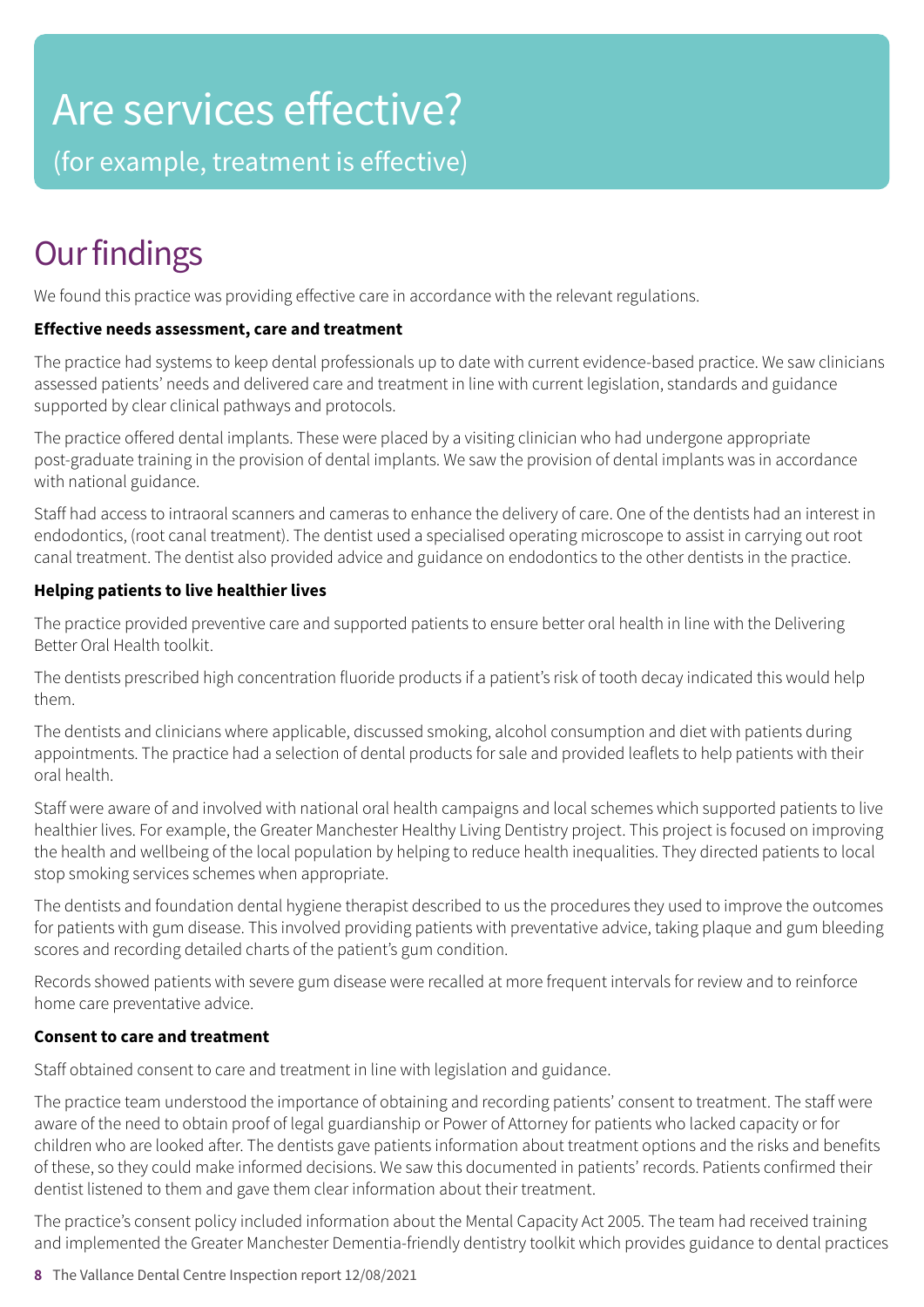### Are services effective?

### (for example, treatment is effective)

on the assessment of mental capacity, accurate prevention advice and help with appropriate treatment choices. They understood their responsibilities under the act when treating adults who might not be able to make informed decisions. The policy also referred to Gillick competence, by which a child under the age of 16 years of age may give consent for themselves in certain circumstances. Staff were aware of the need to consider this when treating young people under 16 years of age.

Staff described how they involved patients' relatives or carers when appropriate and made sure they had enough time to explain treatment options clearly.

#### **Monitoring care and treatment**

The practice kept detailed dental care records containing information about the patients' current dental needs, past treatment and medical histories. The dentists assessed patients' treatment needs in line with recognised guidance.

The provider had quality assurance processes to encourage learning and continuous improvement. Staff kept records of the results of these audits, the resulting action plans and improvements.

### **Effective staffing**

Staff had the skills, knowledge and experience to carry out their roles.

Staff new to the practice had a structured induction programme. We confirmed clinical staff completed the continuing professional development required for their registration with the General Dental Council.

#### **Co-ordinating care and treatment**

Staff worked together and with other health and social care professionals to deliver effective care and treatment.

The dentists confirmed they referred patients to a range of specialists in primary and secondary care for treatment the practice did not provide.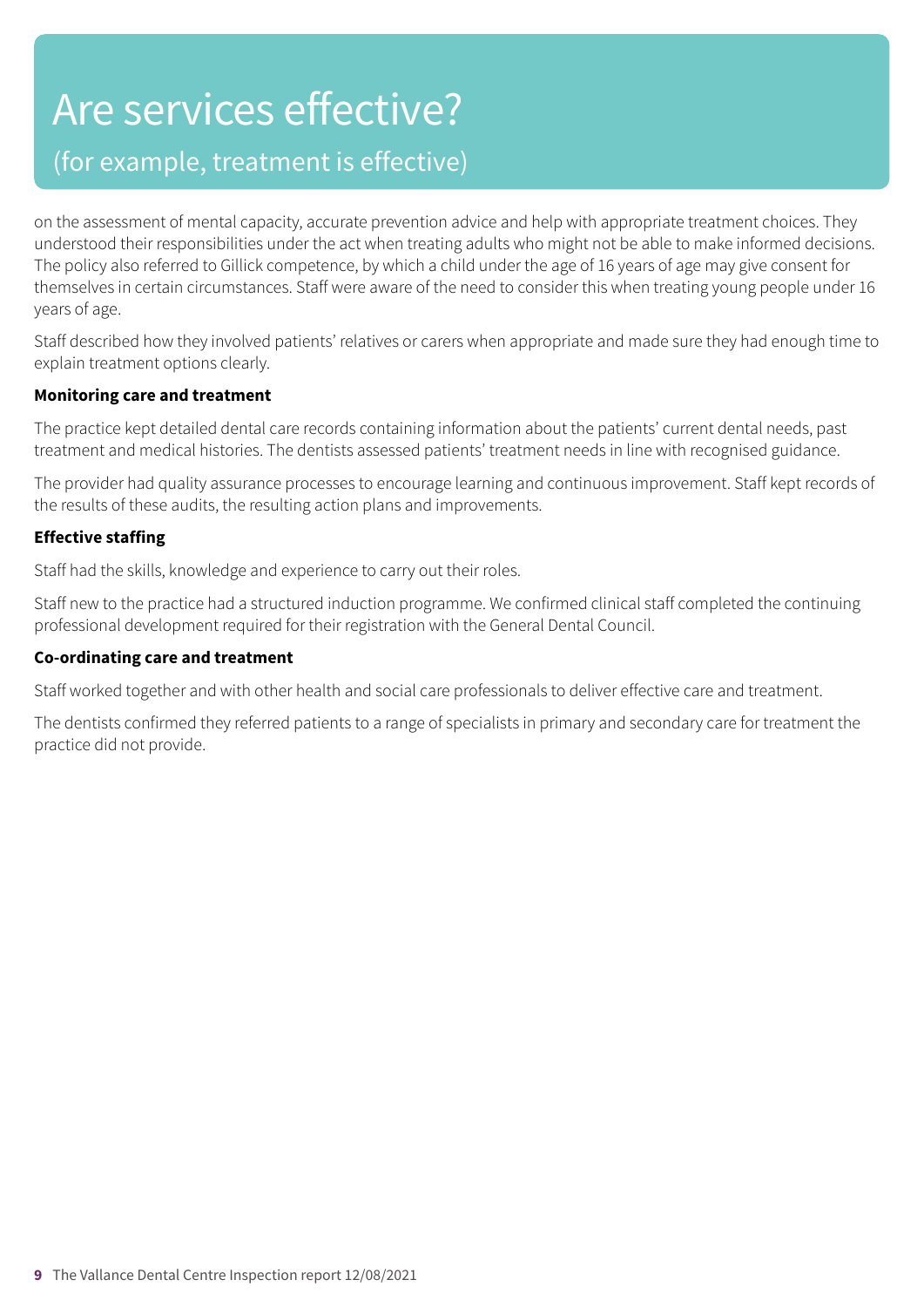## Are services well-led?

### **Our findings**

We found this practice was providing well-led care in accordance with the relevant regulations.

The provider demonstrated a transparent and open culture in relation to people's safety. There was strong leadership and emphasis on continually striving to improve. Systems and processes were embedded, and the information and evidence presented during the inspection process was clear and well documented. They could show how they sustain high-quality sustainable services and demonstrate improvements over time.

### **Leadership capacity and capability**

We found leaders had the capacity, values and skills to deliver high-quality, sustainable care.

Leaders were knowledgeable about issues and priorities relating to the quality and future of the service. They understood the challenges and were addressing them.

Leaders at all levels were visible and approachable. Staff told us they worked closely with them to make sure they prioritised compassionate and inclusive leadership.

We saw the provider had effective processes to develop leadership capacity and skills, including planning for the future leadership of the practice.

The provider had a strategy for delivering the service which was in line with health and social priorities across the region. Staff planned the services to meet the needs of the practice population and participated in local oral health improvement initiatives.

### **Culture**

The practice had a culture of high-quality sustainable care.

Staff stated they felt respected, supported and valued. They were proud to work in the practice.

Staff discussed their training needs informally and at annual appraisals and one to one meetings. They also discussed learning needs, general wellbeing and aims for future professional development. We saw evidence of completed appraisals in the staff folders.

The staff focused on the needs of patients.

We saw the provider had systems in place to identify and deal with staff poor performance.

Openness, honesty and transparency were demonstrated when responding to incidents. The provider was aware of and had systems to ensure compliance with the requirements of the Duty of Candour.

Staff could raise concerns and were encouraged to do so, and they had confidence that these would be addressed.

### **Governance and management**

Staff had clear responsibilities, roles and systems of accountability to support good governance and management.

The principal dentists had overall responsibility for the management and clinical leadership of the practice. The operations manager was responsible for the day to day running of the service. Staff knew the management arrangements and their roles and responsibilities.

The provider had a system of clinical governance in place which included policies, protocols and procedures that were accessible to all members of staff and were reviewed on a regular basis.